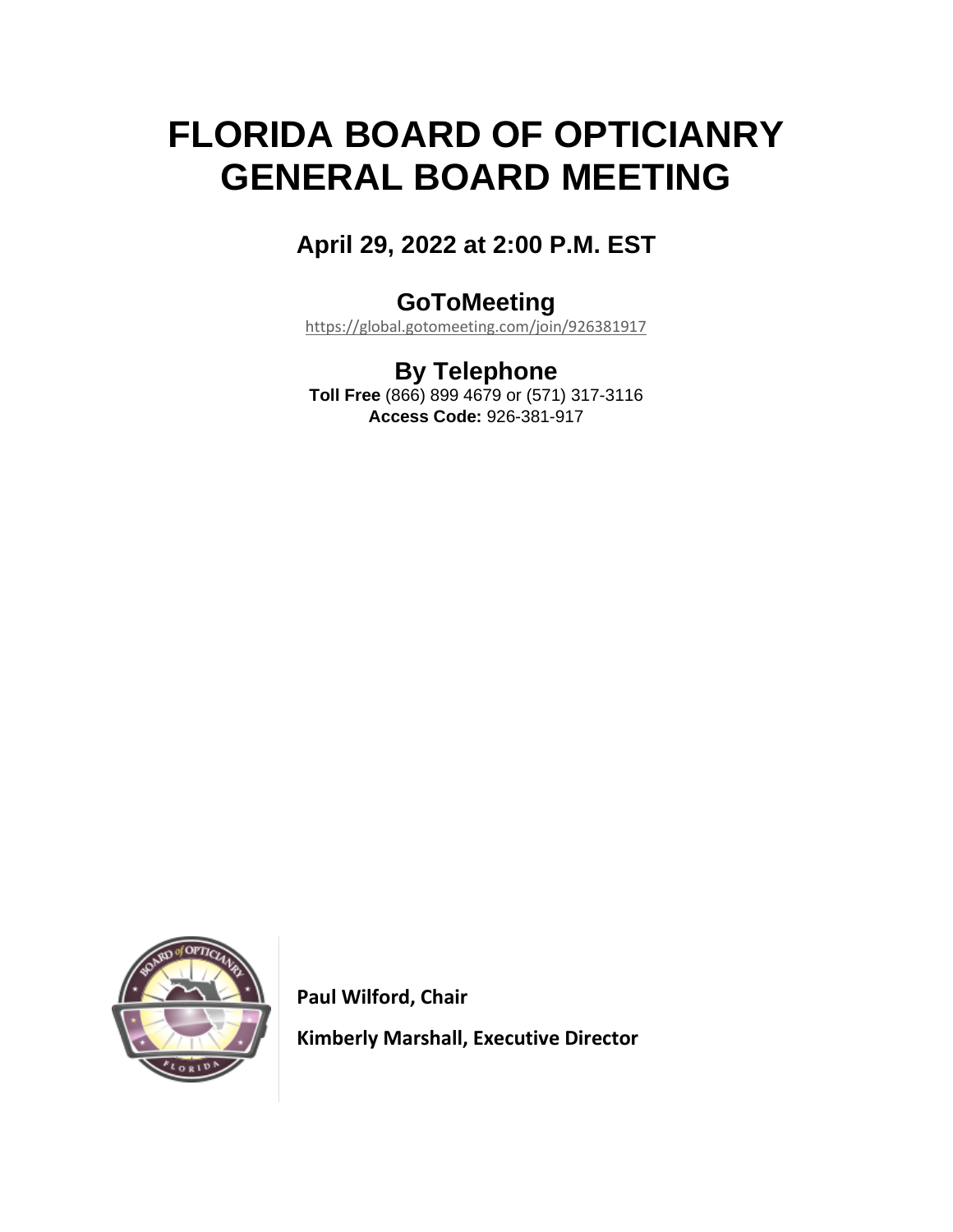

Florida Board of Opticianry General Board Meeting April 29, 2022

#### **BOARD MEMBERS**

Paul Wilford, Chair Jeffrey Taylor, ABOM, Vice-Chair Yvonne Schloss Irene Stavros, RDH Richard Williams

#### **BOARD STAFF**

Kimberly Marshall, Executive Director Eric Pottschmidt, Program Operations Administrator

**Ronald "Tom" Jones, Assistant Attorney General** 

 **BOARD COUNSEL DEPARTMENT OF HEALTH COUNSEL**

**Participants in this public meeting should be aware that these proceedings are being recorded. An audio file of the meeting will be posted on the Florida Board of Opticianry website.**

## **AGENDA**

- **I. CALL TO ORDER – Roll Call**
- **II. REVIEW AND APPROVAL OF MINUTES** January 21, 2022

#### **III. APPLICATION REVIEW**

- a. Elizabeth Rowe Optician
- b. Fermin Arias Apprentice Optician

#### **IV. PETITION FOR VARIANCE OR WAIVER**

- a. Christina Hernandez Rule 64B12-15.001, F.A.C.
- b. Mariah Rivera Rule 64B12-16.003, F.A.C.

#### **V. PROSECUTOR'S REPORT**

#### **VI. REPORTS**

- a. Chair's Report Paul Wilford
- b. Executive Director's Report Kimberly Marshall i. Financial Report
- c. Board Counsel's Report Ronald "Tom" Jones
	- i. Rule 64B12-9.0016, F.A.C.
	- ii. Rules Report

#### **VII. RATIFICATIONS**

- a. Licenses Issued
- b. CE Courses Approved